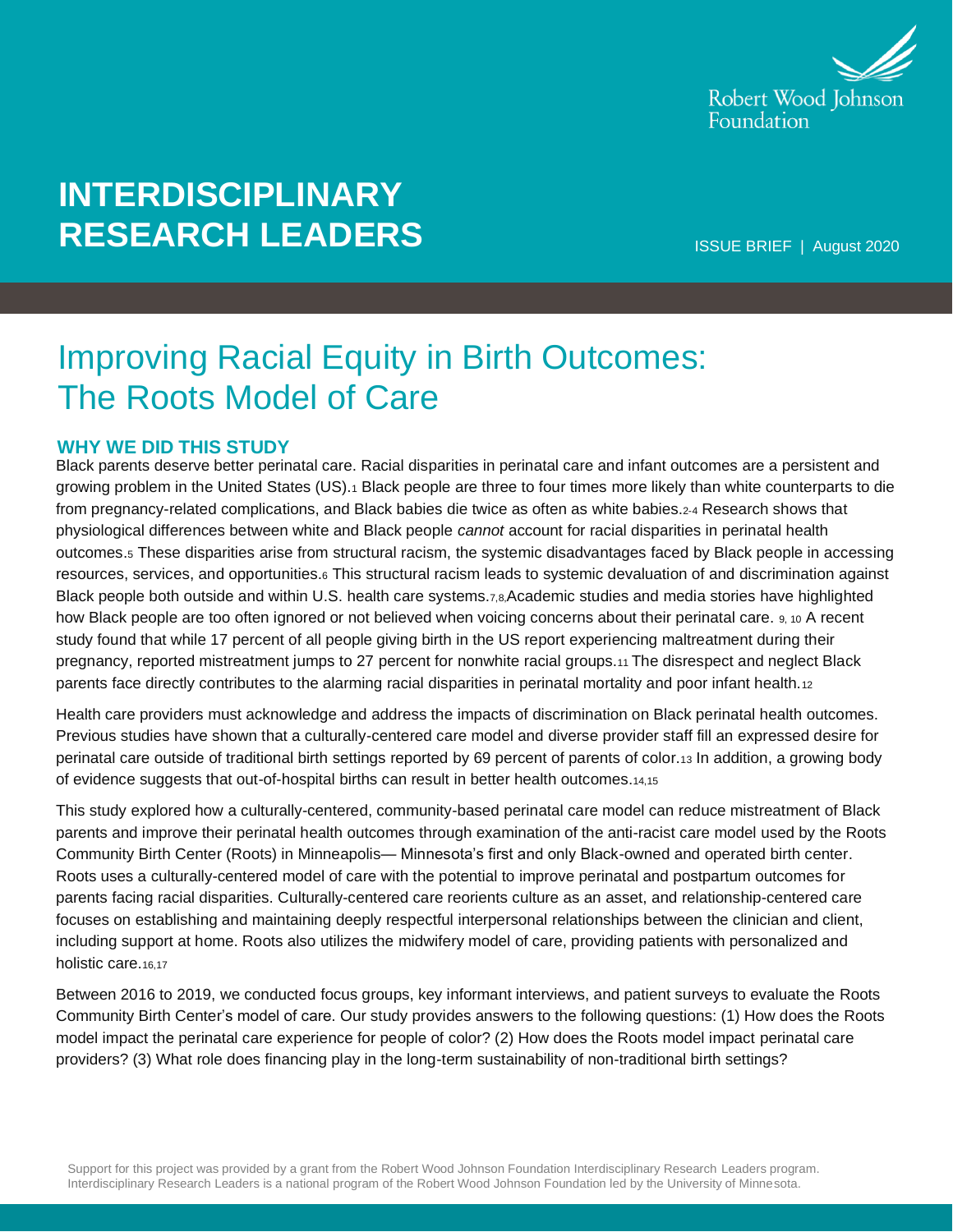## **WHAT WE FOUND**

- Black and other non-white people receiving care at Roots report much lower rates of discrimination than individuals receiving their care in traditional birth settings.
- The Roots model of culturally-centered and relationship-centered care empowers providers to meet the needs of their nonwhite patients. This was especially true for providers of color.
- The replication and success of the Roots model is limited by current payment and reimbursement systems. Changes to financing structures are needed to ensure the sustainability of Roots and its racial equity outcomes.

Anti-racist care models like Roots can create a transformative perinatal experience for people of color. Compared to traditional birth settings, Roots clients reported lower rates of discrimination based on their race, their insurance status, and differences in opinion between themselves and their providers (Figure 1). Over 80 percent of people receiving care at Roots reported feeling their provider respected their choices, and nearly 90 percent reported having agency over their body and birth experience.

Clients of Roots received nearly twice as many prenatal appointments as patients seeking care from traditional settings (13 to 15 compared to 7 to 11).<sup>17</sup> These visits were 30 to 60 minutes in length, which is two to four times the length of visits in traditional settings.<sup>18</sup> These visits often went beyond checking pregnancy progress and fetal development, and regularly included nutritional consultation and family support. This dedicated time allowed Roots staff to adequately care for the fetus and ensure the health and well-being of the pregnant person.<sup>5</sup> Roots continued to support patients after they have given birth by providing six postpartum visits to clients, including three home visits in the week after birth.

The diversity of the care providers at Roots also helped to improve outcomes. Racial concordance—when a patient and provider share the same racial identity—is correlated with higher reported patient satisfaction and treatment adherence.<sup>6</sup> Midwives of color identified their racial identity as a strength. Racial concordance allows providers to offer patients similar lived experiences based on shared racial identity.<sup>19</sup> Critically, this empowered midwives of color, especially Black midwives, to speak to experiences of racialized stress that other providers could not.20 Midwives in our study emphasized that more diversity is needed in midwifery to provide culturally-centered perinatal care.

Like racially concordant midwifery, cultural concordance in doula care—which includes shared cultural values or background—also correlates with improved perinatal outcomes for patients of color.<sup>21</sup> The Roots model centered culture as a key asset in providing care. Roots providers form strong patient-provider relationships by prioritizing each patient's unique cultural background and vision for an ideal birth experience.22 Childbirth is a miraculous and joyous event that humans have celebrated for millennia with many rituals and culturally specific practices. The midwives and doulas in our study honored this cultural importance and used clinical expertise to achieve ideal birth experiences in the safest and healthiest way possible.<sup>6</sup>

Study participants spoke at length about how non-concordant providers could deliver better care simply by acknowledging and centering participants' cultural identities during pregnancy. Beyond this, interviews indicated that participants benefitted from the investment of time available through the Roots model. Specifically, the increased number and length of visits in the Roots model helped to address the unique perinatal needs of parents of color.

## **WHAT DO THESE FINDINGS MEAN**

Study findings indicate that the tenants of the Roots model can and should be expanded beyond this single freestanding facility to address the nation's racial disparities in perinatal care outcomes. Though it is presently not possible for every patient to receive racially concordant care, the tenants of culturally-centered and relationship-centered care can still be applied without concordance.

Results also suggest that expanding this model of care requires substantive changes to current maternity care reimbursement models.<sup>23</sup> The financial constraints placed on freestanding birth centers, such as Roots, limit their ability to provide care to patient populations that are often at higher risk and that could potentially gain from access to their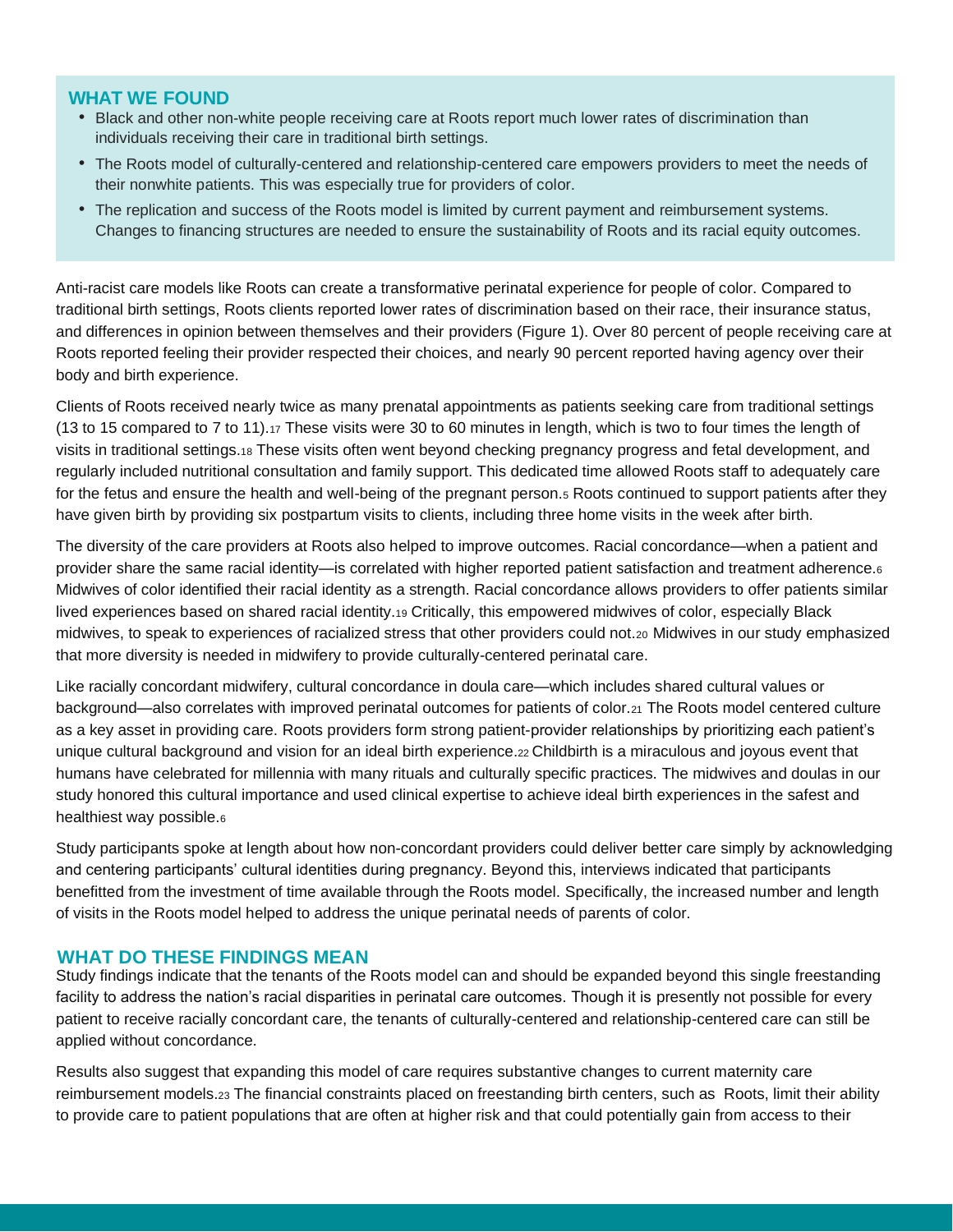services.<sub>7,8</sub> These financial constraints include lower reimbursement rates than hospitals and low Medicaid reimbursements, where Medicaid typically pays at half the rate of private health plans for childbirth-related expenses.

To achieve equitable birth outcomes, researchers, clinicians and policymakers must center the experiences of Black parents, invest in transformative models like Roots, and create payment structures that allow for greater access to these important services. Through these combined efforts, we can begin to ensure that Black parents and future generations get the perinatal care they need and deserve.

#### **MORE ABOUT THIS STUDY**

This study used a critical race theoretical framework and sought to collect information from individuals who were directly impacted by the Roots model of care. A total of 80 clients and 11 providers of the birth center were included in the survey. These data were compared with national reported experiences. Further insight into the culturally-centered and relationship-centered care of the Roots model was explored through a series of key informant interviews with Roots midwives.

The Roots Community Birth Center is one of only five Black-owned and operated birth centers in the US. Rebecca Polston founded Roots in 2015 to meet the need for better perinatal care for Black parents.<sup>18</sup> The freestanding birth center is located within a primarily Black and low-income neighborhood in Minneapolis and provides culturally-centered and relationship-centered care to the community.

#### **SOURCES**

- 1 American College of Obstetricians Gynecologists. ACOG committee opinion no. 649: Racial and ethnic disparities in obstetrics and gynecology. Obstet Gynecol. 2015;126(6):e130-e134.
- 2 Creanga AA, Bateman BT, Kuklina EV, Callaghan WM. Racial and ethnic disparities in severe maternal morbidity: a multistate analysis, 2008-2010. American Journal of Obstetrics and Gynecology. 2014;210(5):435. e431-435. e438.
- 3 Grobman WA, Bailit JL, Rice MM, et al. Racial and ethnic disparities in maternal morbidity and obstetric care. Obstet Gynecol. 2015;125(6):1460.
- 4 Matoba N, Collins JW. Racial disparity in infant mortality. Seminars in Perinatology. 2017;41(6):354-359.
- 5 Cunningham BA. Race: a starting place. Virtual Mentor. 2014;16(6):472-478.
- 6 Bailey ZD, Krieger N, Agenor M, Graves J, Linos N, Bassett MT. Structural racism and health inequities in the USA: evidence and interventions. Lancet (London, England). 2017;389(10077):1453-1463.
- 7 Barber S, Hickson DA, Wang X, Sims M, Nelson C, Diez-Roux AV. Neighborhood disadvantage, poor social conditions, and cardiovascular disease incidence among African American adults in the Jackson Heart study. American Journal of Public Health. 2016;106(12):2219-2226.
- 8 Feagin JR. Racist America: roots, current realities, and future reparations. Vol 2. New York: Routledge; 2010.
- 9 Williams S. What my life-threatening experience taught me about giving birth. CNN2018.
- 10 Martin NM, Renee Black mothers keep dying after giving birth. Shalon Irving's story explains why. National Public Radio;2017.
- 11 Vedam S, Stoll K, Taiwo TK, et al. The Giving Voice to Mothers study: inequity and mistreatment during pregnancy and childbirth in the United States. Reproductive Health. 2019;16(1):77.
- 12 Scott KA, Britton L, McLemore MR. The ethics of perinatal care for black women: dismantling the structural racism in "mother blame" narratives. The Journal of Perinatal & Neonatal Nursing. 2019;33(2):108-115.
- 13 Declercq ER, Sakala C, Corry MP, Applebaum S, Herrlich A. Listening to mothers III: pregnancy and birth. New York: Childbirth Connection. 2013
- 14 Alliman J, Phillippi JC. Maternal outcomes in birth centers: an integrative review of the literature. In. Vol 612016:21-51.
- 15 MacDorman MF, Matthews T, Declercq E. Trends in out-of-hospital births in the United States, 1990-2012. NCHS Data Brief. 2014(144):1-8.
- 16 American College of Nurse-Midwives MAoNA. National Association of Certified Professional Midwives. Supporting healthy and normal physiologic childbirth: a consensus statement by ACNM, MANA, and NACPM. Journal of Perinatal Education. 2013;22(1):14- 18.